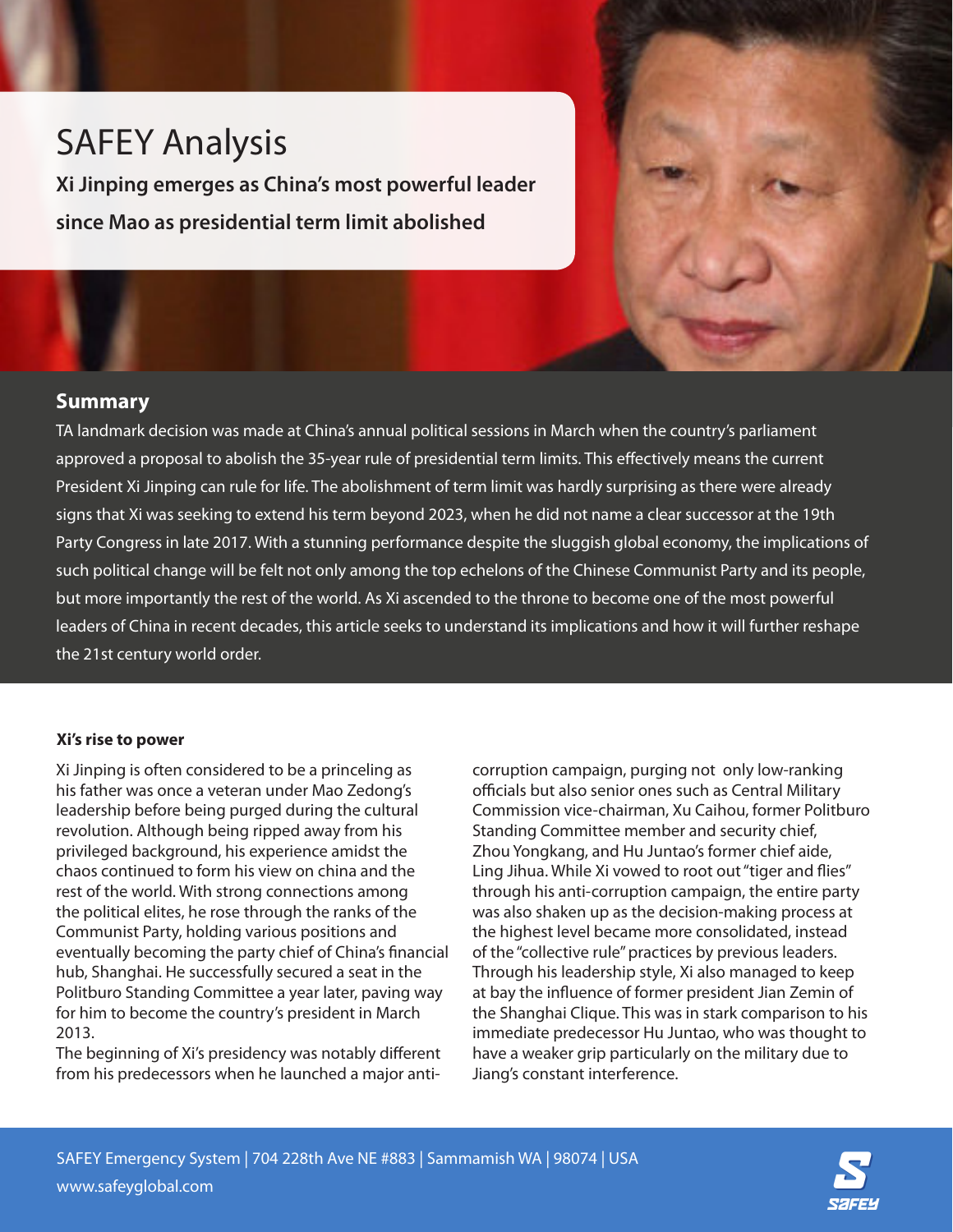Xi's culmination to power was apparent when his thoughts on Socialism were enshrined in the Communist Party as well as the country's constitution, making him the second person to do so since Mao. With an ambition to make China a global superpower, Xi's presidency will likely generate continuous scrutiny from domestic and global audiences. Concerns are also plenty with some stating that Xi has effectively put China back on track to become a dictatorship with such amendments and it might make it a more challenging nation to deal with in the long-run. Although China was quick to dismiss such assumptions, the concentration of power on Xi is still a critical turn of events that need to be examined amidst the ever-increasing complexity of global politics.

## **What is the Two Sessions or "Lianghui"?**

• It is the annual gathering of China's parliament namely the National People's Congress (NPC) and the top advisory body of Chinese People's Political Consultative Conference (CPPCC)

• It is one of the most important meetings in China's political calendar as lawmakers gather to review the annual work report of the government as well as its plans and budget for the year ahead

• Economic targets, as well as environmental and socio-economic issues are discussed during the sessions

• More than 5,000 delegates are expected to attend both sessions

#### **Assertiveness as a key element of China's foreign policy**

It is evident that China has taken a bolder stance on international issues since Xi took helm of the presidency in 2013. As demonstrated in the South China Sea dispute, Beijing clearly wouldn't mind flexing its muscles despite continuous complaints by her less powerful neighbours such as Vietnam and the Philippines. Although the US has maintained that the freedom of navigation in the region must be respected, the administration of President Donald Trump appeared to have paid less attention to the dispute compared to his immediate predecessor Barack Obama. The lack of consensus among the

members of the Association of Southeast Asian Nations (ASEAN) in dealing with the issue also enabled the Xi's administration to lay down its claims in a more assertive manner. As he proudly stated during his work report at the Communist Party congress, the island constructions in South China Sea will continue to represent an important element in his government's strategy, therefore hinting that he will not easily give up Beijing's claims to the entire sea.

China under Xi is also less likely to shy away from pressing world issues such as trade and environmental protection, among others. While the US under Trump appears to lean inwards, Xi took the stage at the World Economic Forum in Davos instead to defend free trade by underscoring China's commitment to play a greater global role. Besides that, Xi also continued to vigorously promote his "Belt and Road" initiative not only among China's traditional allies but also those in the western hemisphere. The initiative, which aims at uniting Eurasia through Chinese-backed infrastructure projects and land/sea trade routes, has notably drawn interest from countries such as the United Kingdom, Poland, Greece and Spain, among others. Although it remains to be seen whether Xi will be able to successfully court these countries towards greater involvement in the initiative, it does indicate that Beijing will be reaching out in a more aggressive manner amidst a stronger and confident leadership at home.

### **Military prowess grows in tandem with Xi's leadership**

The greater political authority of Xi can also be primarily attributed to his reign in the military upon taking office. For Xi, a strong military is not only critical in securing China's interest as the country's economy grows stronger, but also to cement his political standing. As Chairman of the Central Military Commission, Xi extended his anti-corruption campaign efforts to the entire organization, purging several top generals and at the same time highlighting the importance of modernizing the People's Liberation Army.

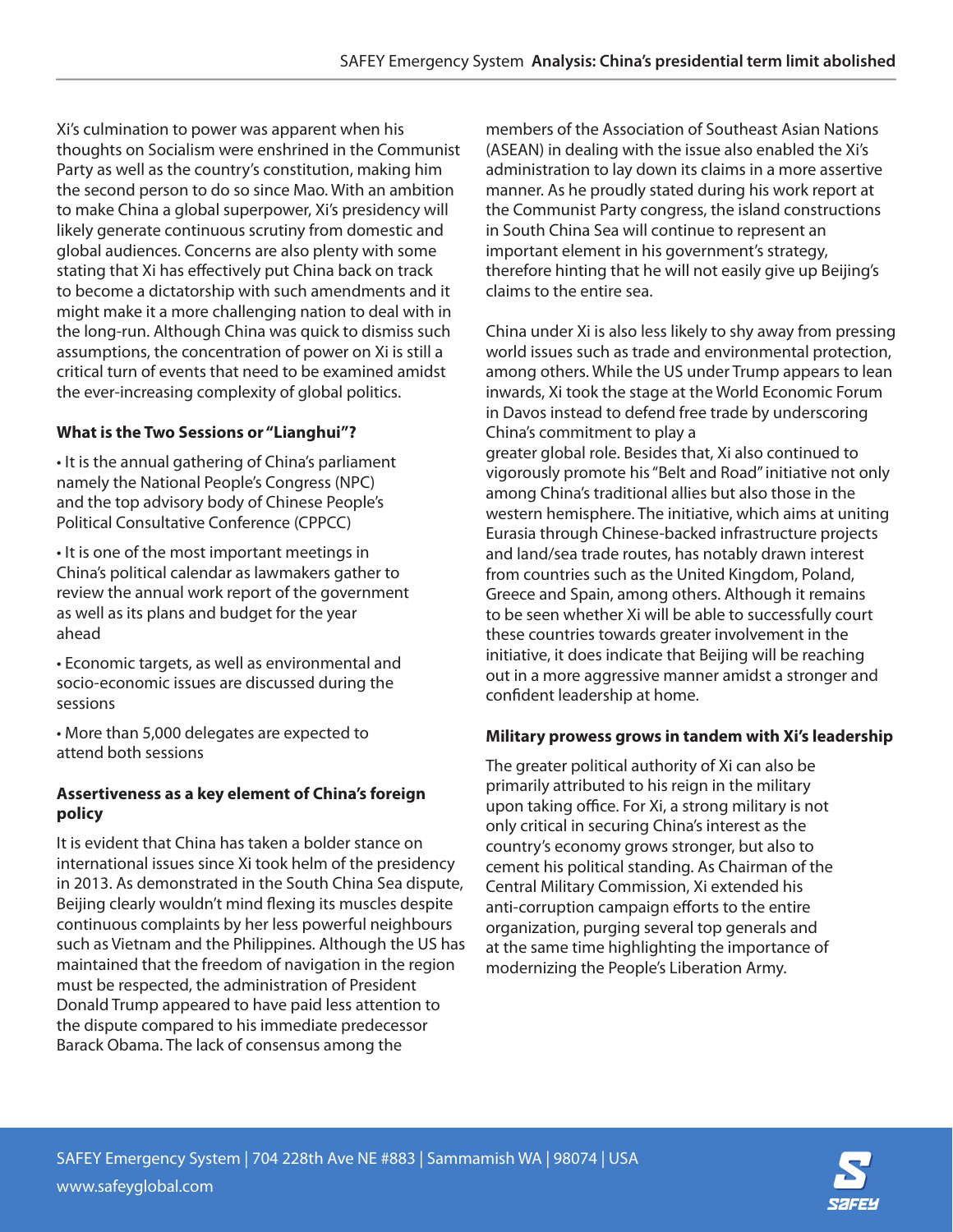The defense budget continues to be on the rise with US\$175 billion being allocated for 2018 alone. Although only representing about 1/5 of what is being spent by the US annually, China still ranks second globally in terms of military spending and it is likely to increase in the coming years.

As previously mentioned, one of China's main foreign policy goals also involves securing its interests close and beyond and there is no doubt that Xi finds the solution in having a strong military. This is clearly reflected in his push to make China's military "world class" by the mid-21st century. Among the many programmes, the one that most stands out is the blue water strategy which will allow naval forces to operate globally, thus projecting Beijing's prowess far from home. With one carrier already in operation and two more under construction, the possession of such assets also juxtaposes well with Xi's vision of national rejuvenation at a time when the

country is involved in several maritime disputes with its neighbours.

On the ground, the push for assertiveness is also demonstrated in China's approach when dealing with land border disputes, particularly with its regional rival, India. For instance, during the 2017 border stand-off with India over the Chinese construction of a road in Doklam, Beijing's insistence that India entered its territory showed Xi's resolve in when dealing with such disputes and he would not back down easily even if it means direct confrontation with the opposite side. Although both sides eventually disengaged after two months, Xi's praise of the military is a sign that Beijing might be using the same template in future territorial disputes, by constructing infrastructures and deploying troops as ways to stall them or even to establish its rights of ownership.